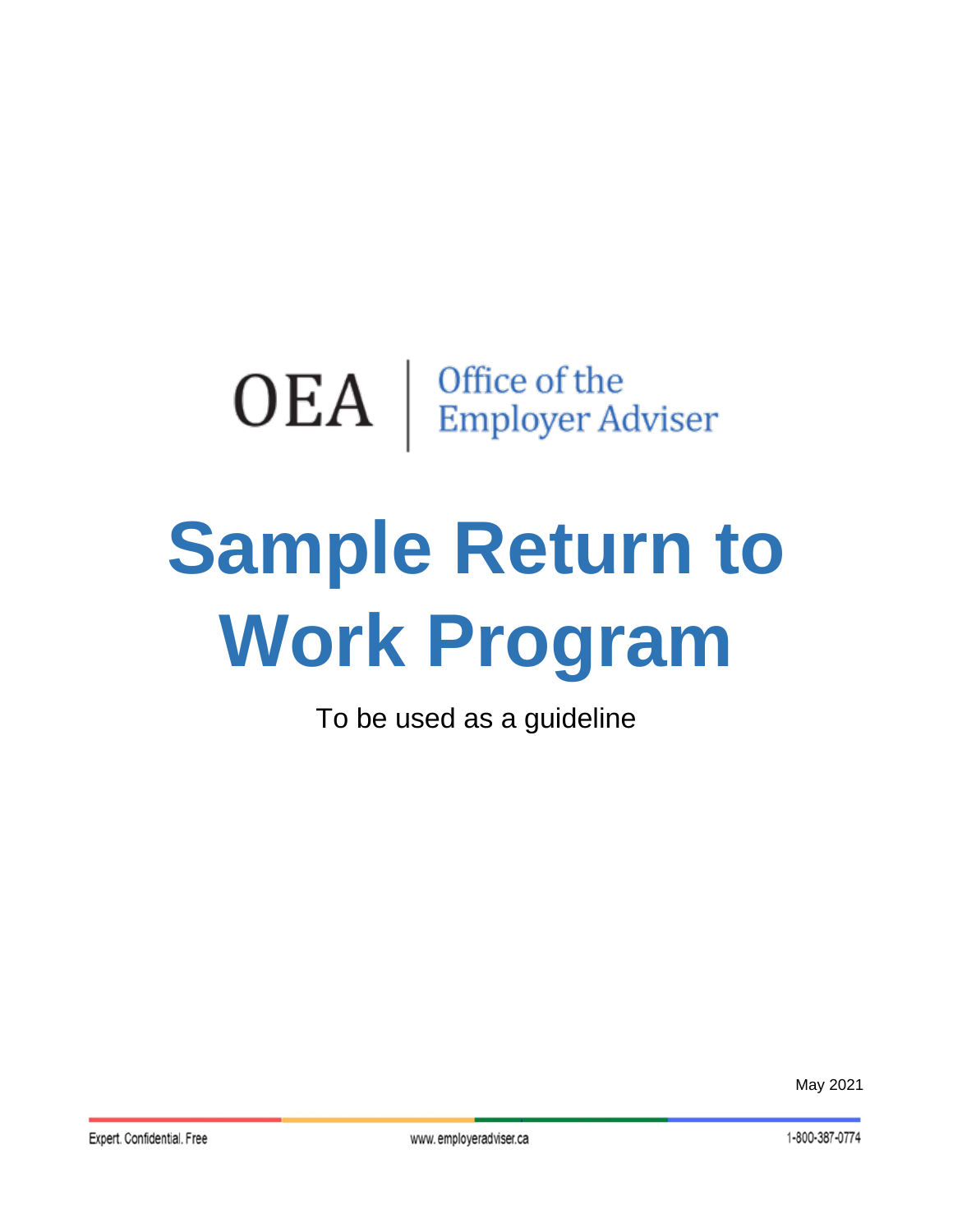## **Sample Return to Work (RTW) Program Index**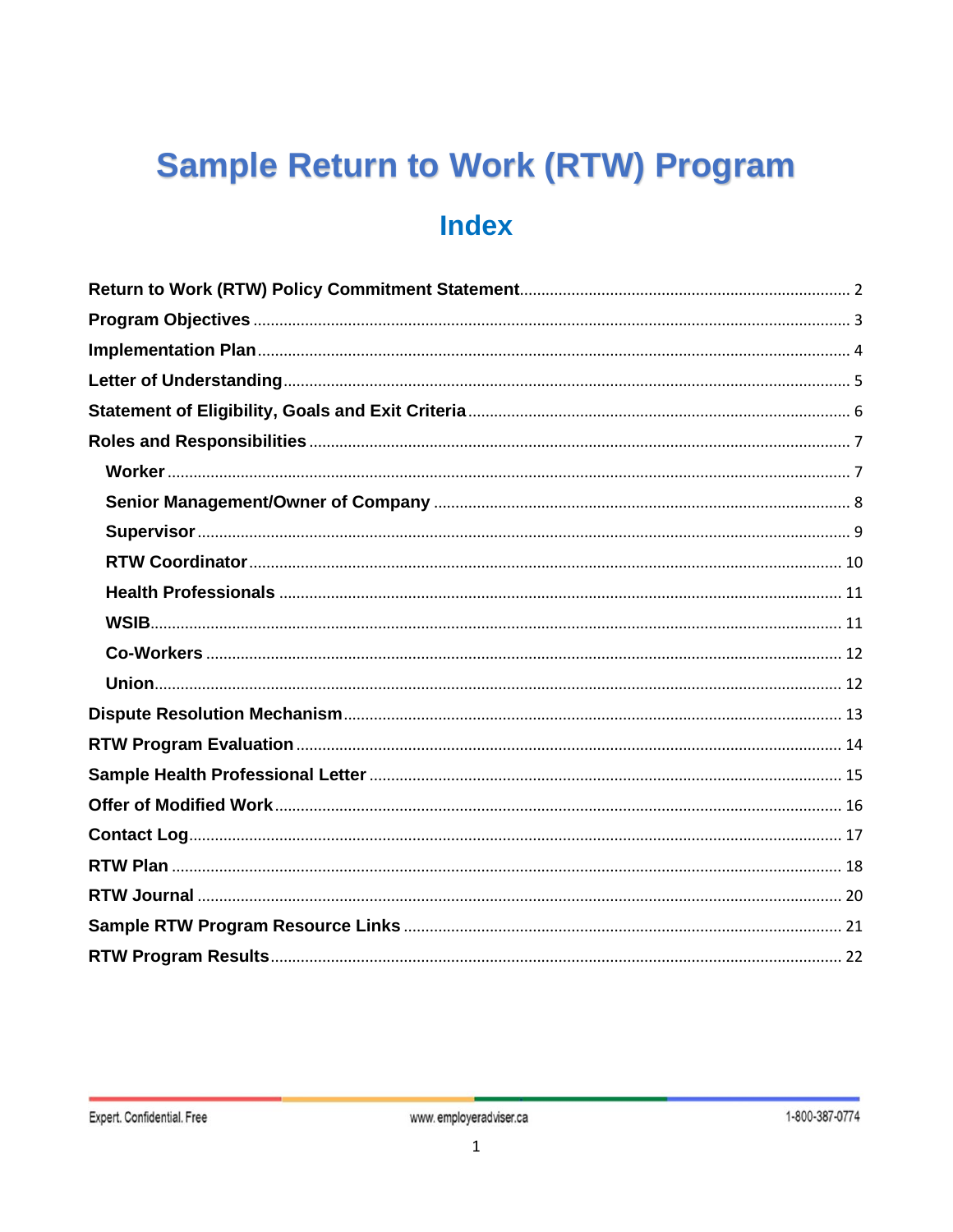### <span id="page-2-0"></span>**Return to Work (RTW) Policy Commitment Statement**

The employer is committed to the goal of the prevention of injuries and illnesses by maintaining a safe and healthy work environment.

It is the employer's policy to take all reasonable steps to return injured and ill workers to their pre-injury jobs, with accommodation if necessary, as quickly and safely as possible.

It is the employer's policy to provide workers who are unable to perform their pre-injury jobs with suitable/alternate available work consistent with their functional abilities\*

\*References to functional abilities in this document include physical, cognitive and psychological abilities.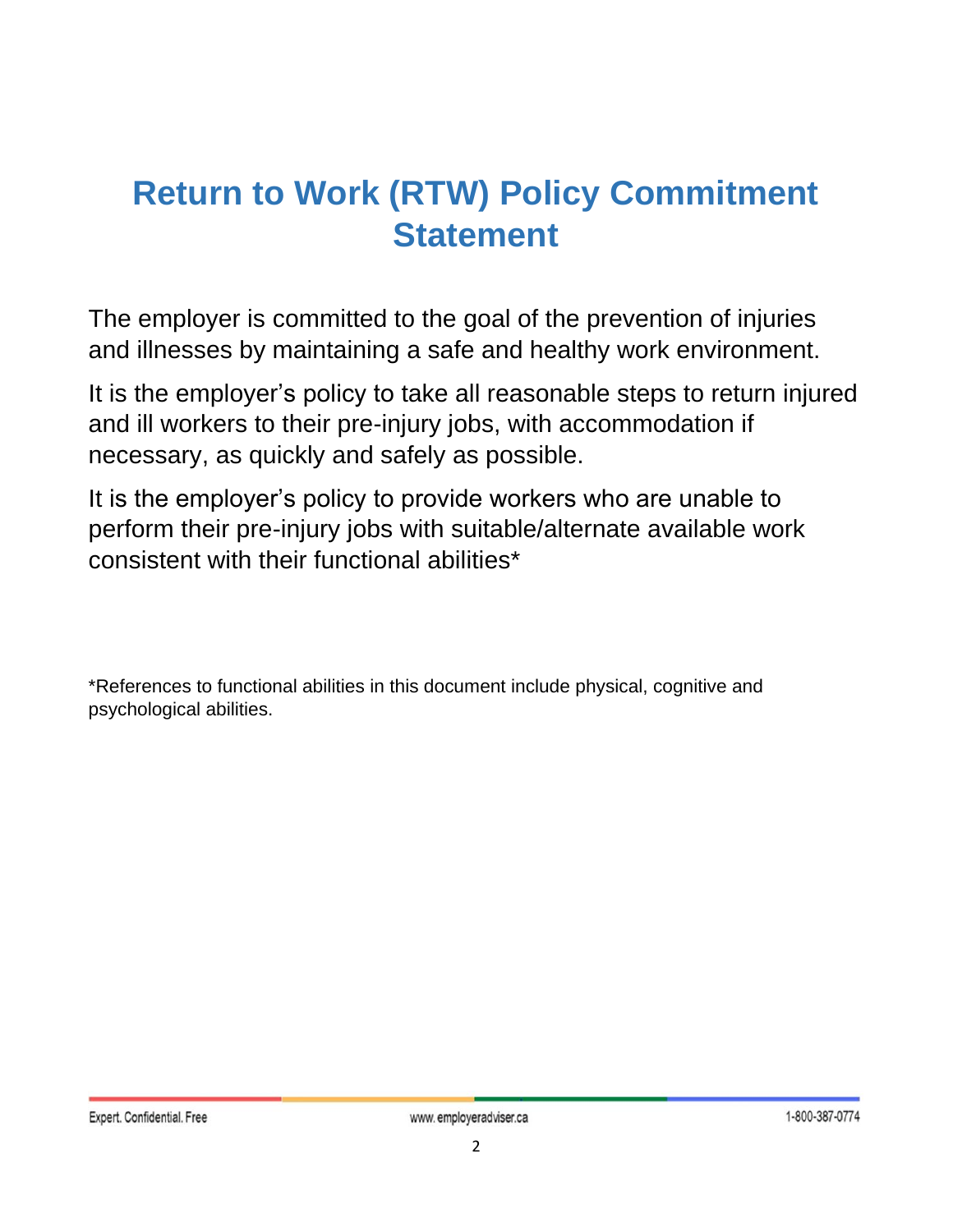### **Program Objectives Expected Outcomes**

- <span id="page-3-0"></span>• Increased awareness of disability and accommodation issues for all workers
- Fair and consistent process for workers returning to work
- Compliance with legislative requirements
- Retain experienced workers and reduce turnover by reducing days lost due to absences from injuries and illnesses
- Help reduce further injury and promotes active recovery
- Reduced workers' compensation costs and other direct and indirect costs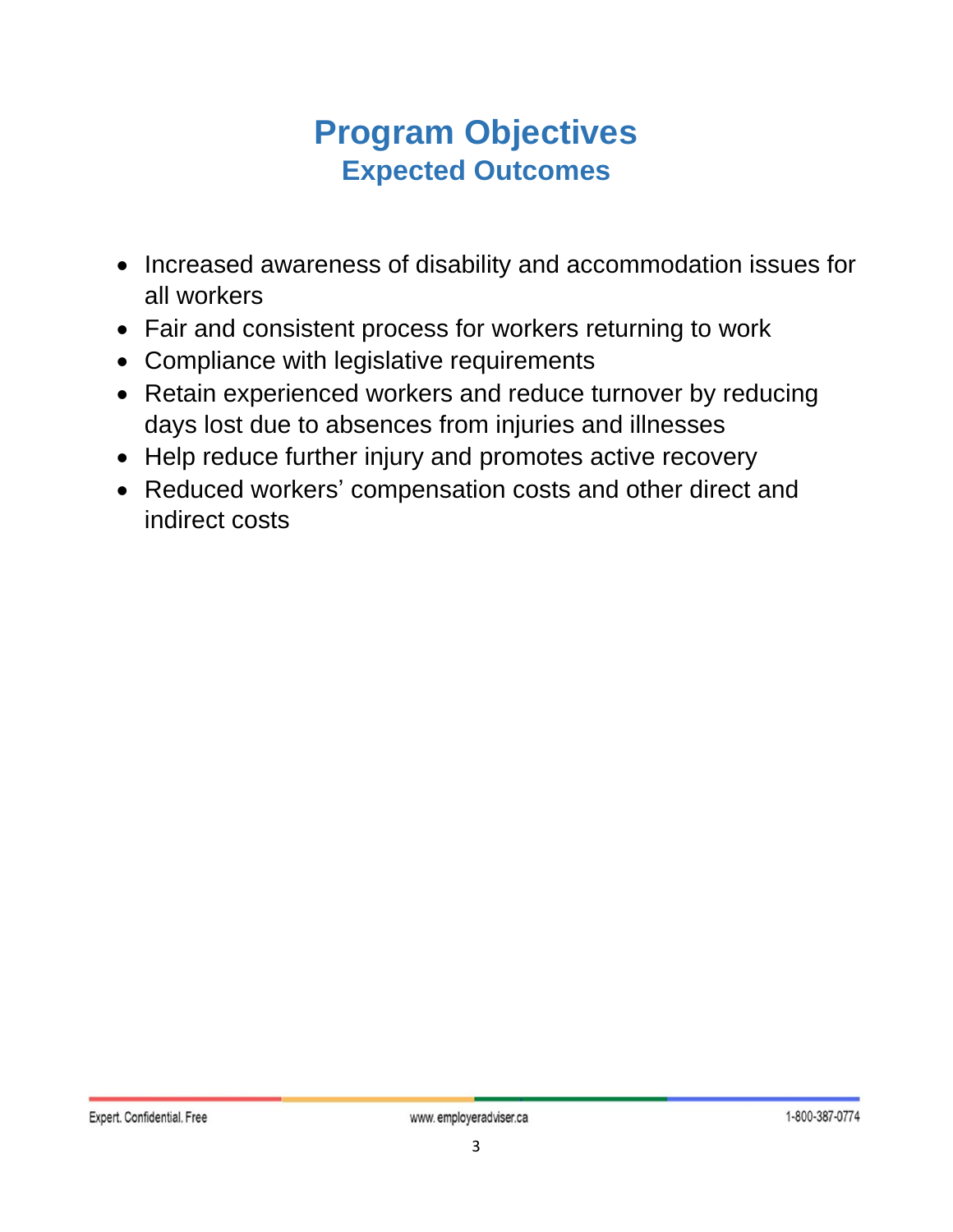### **Implementation Plan**

- <span id="page-4-0"></span>1. Assign responsibility for the program. This should include establishing a budget for the program and accommodation costs, tracking and analyzing RTW outcomes.
- 2. Write "Roles and Responsibilities" and communicate to all workers.
- 3. Train workers on the RTW Program annually. Training should include goals and objectives, roles and responsibilities, initiating and responding to accommodation requests and procedures for dispute resolution. Ensure RTW program information is accessible to all. Keep records of training and evaluate annually.
- 4. Create privacy policies and processes that protect the personal information of the worker, including documentation standards for keeping and retaining RTW documentation. Communicate policies and processes in the training of the program.
- 5. Meet regularly to manage the RTW program. Add improvement opportunities to the employer's continuous improvement plan(s).
- 6. Evaluate program results quarterly/annually and prepare report to share with senior management and workers.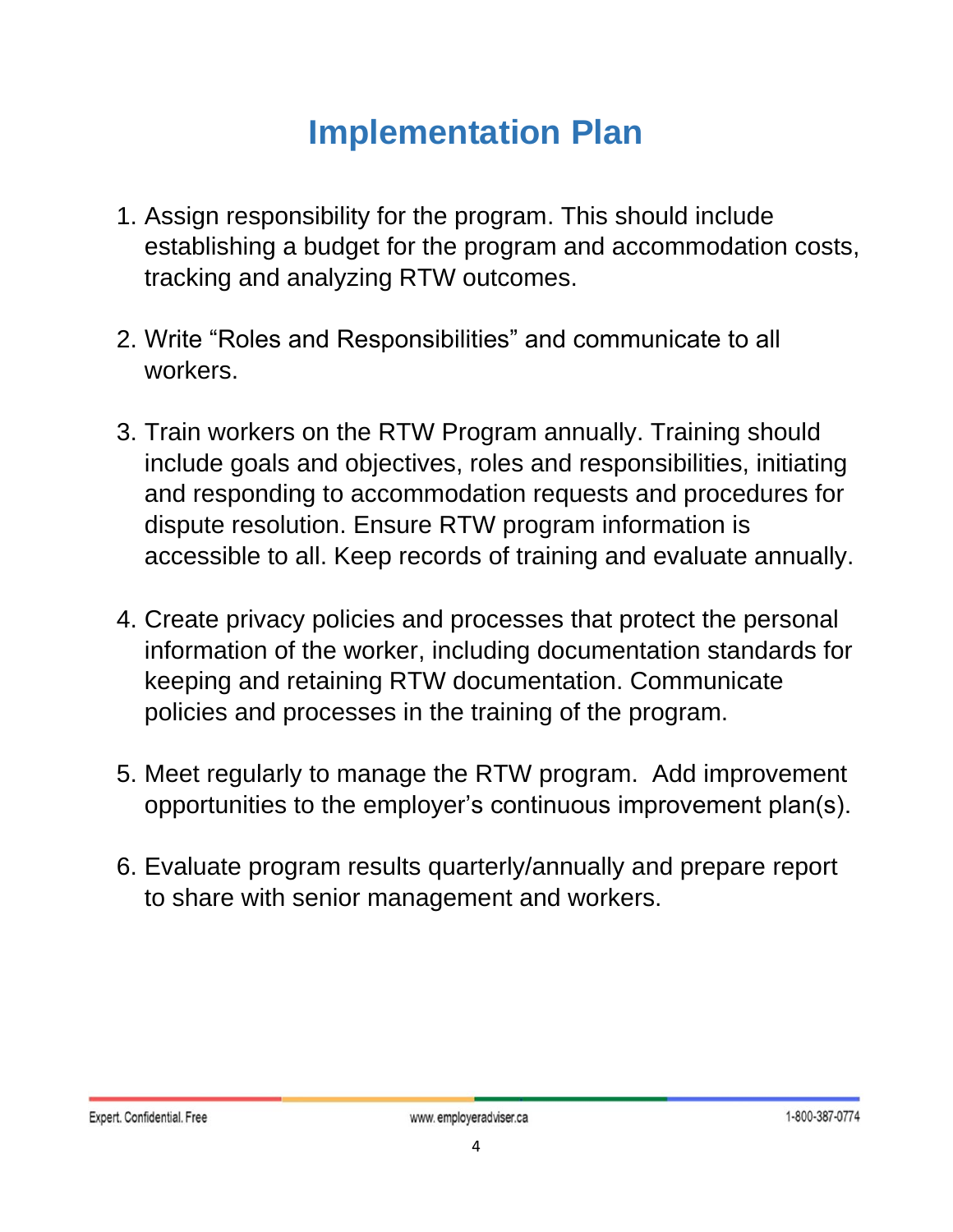### **Letter of Understanding**

<span id="page-5-0"></span>

| Between: | Employer                      |
|----------|-------------------------------|
| and:     | Union                         |
| Purpose: | <b>Return to Work Program</b> |

We believe that a workplace-based joint management/union approach, which will assist workers who become injured or ill to return to work, is the most effective strategy to comply with legislative requirements, maintain the employability of workers and reduce the direct and indirect costs of disabilities in the workplace.

We believe that this program can be implemented and be compatible with collective agreement obligations.

Both parties agree to develop and implement an effective Joint Management/Union Return to Work Program which will return workers to a productive capacity.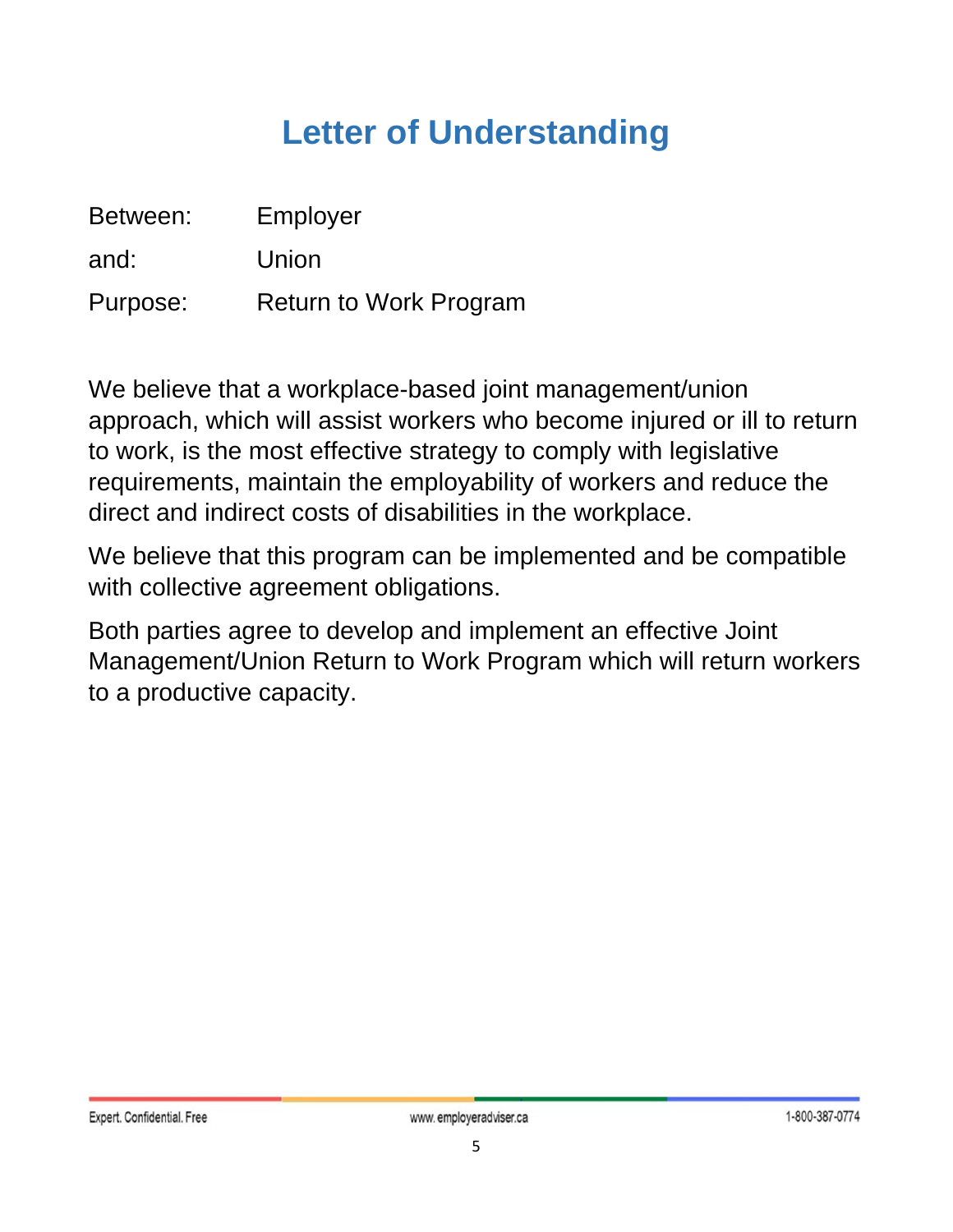### <span id="page-6-0"></span>**Statement of Eligibility, Goals and Exit Criteria**

#### **Eligibility Criteria into RTW Process**

Workers who have injuries or illnesses resulting from the work or workplace. (This may include workers who have injuries resulting from outside the workplace).

The RTW process begins immediately after the injury or illness occurs.

#### **RTW Goals**

- Pre-injury job
- Pre-injury job, with accommodation
- Work comparable in nature and earnings to pre-injury job, with accommodation where required
- Suitable available work, with accommodation where required

#### **Exit Criteria from the RTW Process**

- Return to regular job at full capacity
- Return to full functional capacity supported by functional ability information
- Unable to identify and provide suitable, available work on a permanent basis
- Permanent placement in alternative work

#### Expert. Confidential. Free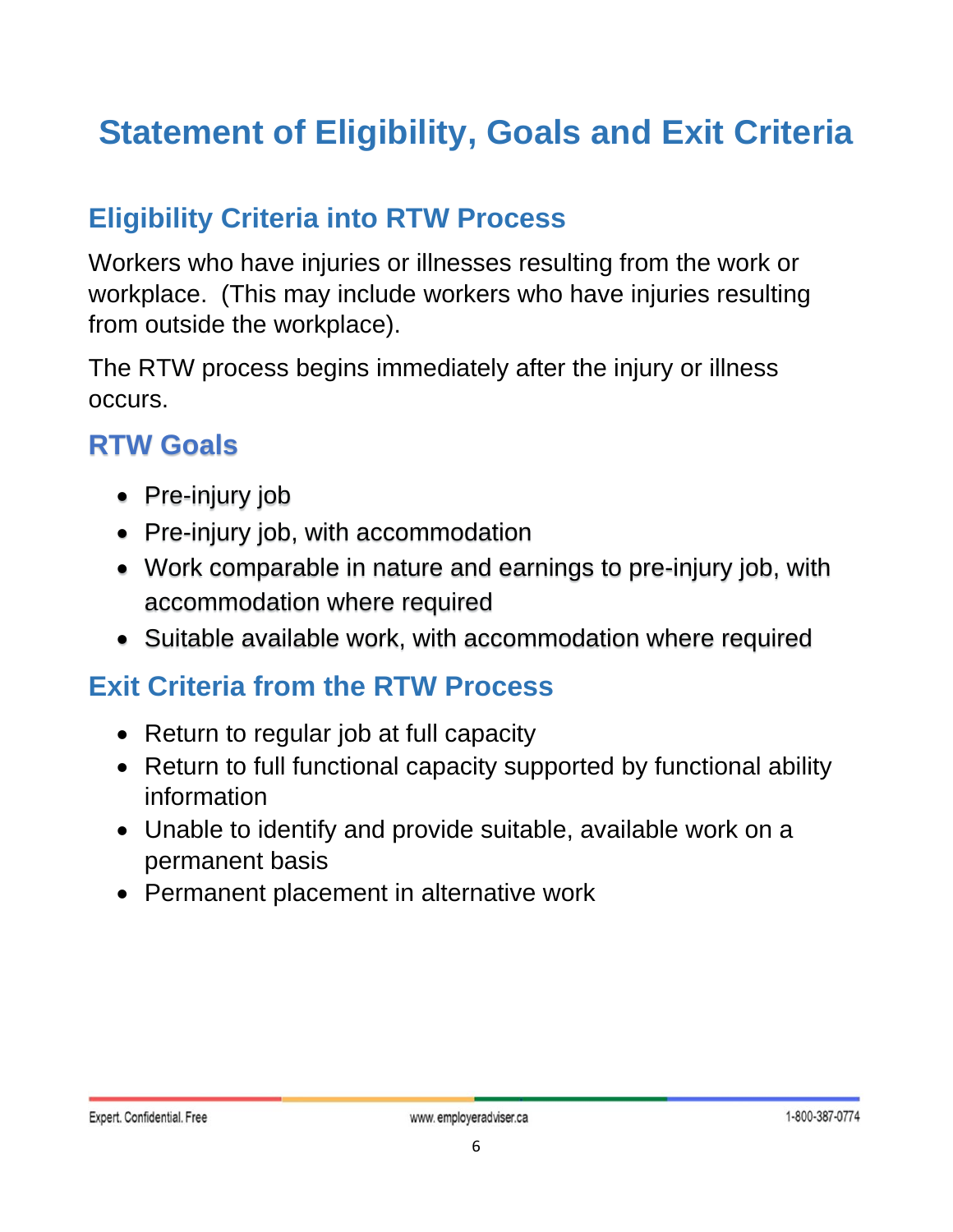### **Roles and Responsibilities**

#### <span id="page-7-1"></span><span id="page-7-0"></span>**Worker**

- Immediately report all accidents and illnesses to supervisor and obtain necessary first aid and/or health treatment.
- Participate in accident investigation procedures.
- Take employer letter advising of a commitment to provide early and safe return to work to health professional.
- Provide consent to the release of functional abilities information to the employer by signing page 2 of the Form 8 (Health Professional's report), CMS8 (Health Professional's Report for Occupational Mental Stress), Form 6 (Worker's Report of Injury/Disease) or FAF (Functional Abilities Form).
- Provide employer with page 2 of the WSIB Form 8 (Health Professional's Report) or Form CMS8 (Health Professional's Report for Occupational Mental Stress) before the beginning of your next shift.
- Actively participate in developing a RTW Plan based on your functional abilities with supervisor and/or RTW Co-ordinator on an ongoing basis.
- Adhere to the RTW plan.
- Complete RTW Journal to review with supervisor.
- Meet at least once a week with your supervisor to discuss progress and advise of any issues with the duties outlined in the RTW Plan.
- If the issue cannot be resolved the worker must advise the employer in person or via phone and follow up with a written summary of the issue in dispute via a method stipulated by the employer (i.e. letter, text, e-mail etc.).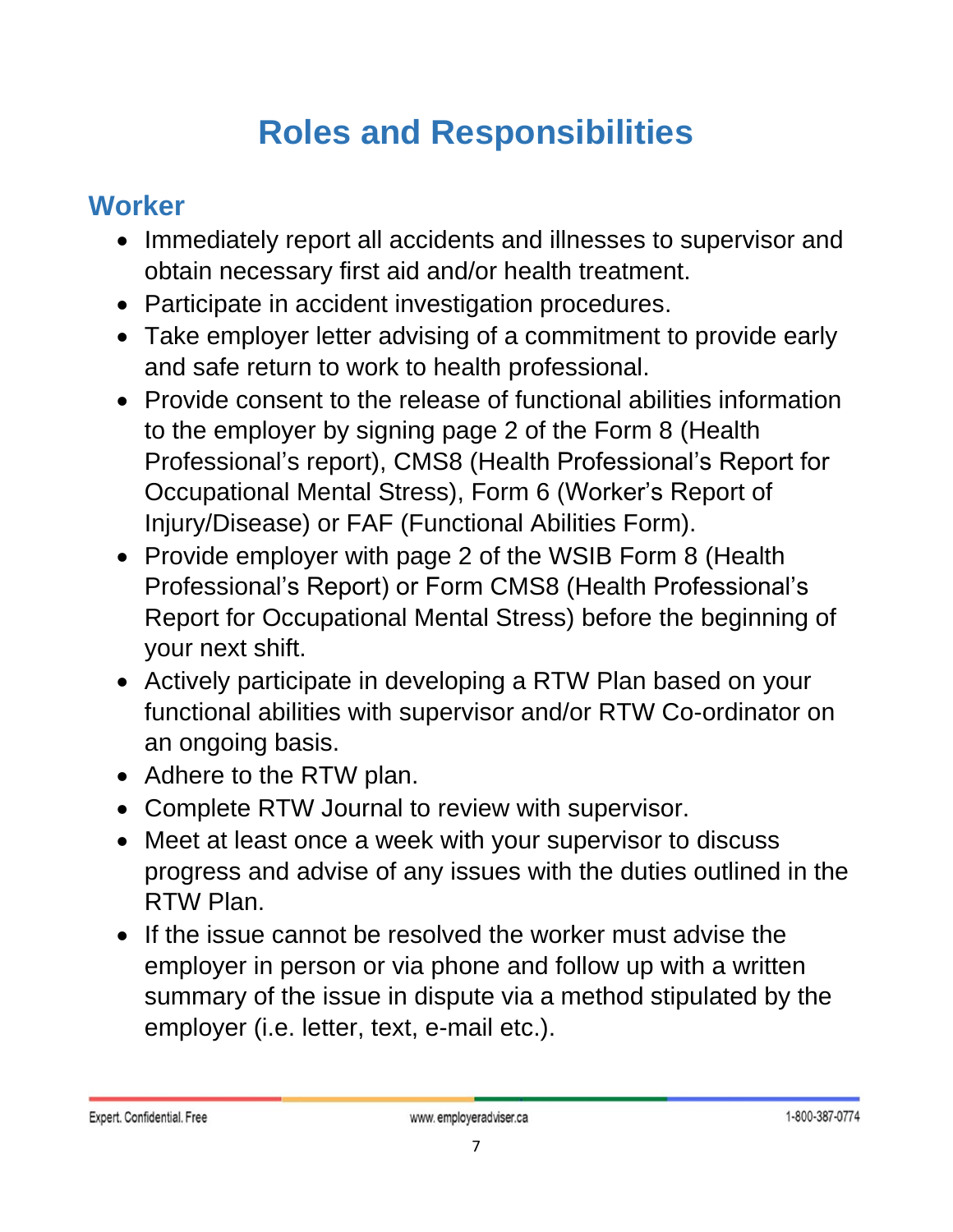- If no suitable work is available, then contact the supervisor on a weekly basis. Advise the supervisor when there is a change in functional abilities.
- Provide updated functional abilities (FAF) when requested by the employer.
- Maintain contact with the WSIB Case Manager and/or RTW Specialist and provide any information requested.
- Ensure appointments with Health Professional are continued while on modified duties. These appointments should be arranged during non-working hours when possible.

#### <span id="page-8-0"></span>**Senior Management/Owner of Company**

- Show commitment to the implementation and management of the RTW program by dedicating human and financial resources.
- Create or review the RTW policy and sign annually.
- Allow a budget related to providing accommodation.
- Review RTW evaluation reports and support changes to the employer's continuous improvement plan.
- Support the inclusion of RTW responsibilities into job descriptions, where appropriate, to ensure accountability.
- Ensure and support training in orientation and regular ongoing training on the RTW program. Training should include goals and objectives, roles and responsibilities, initiating and responding to accommodation requests and procedures for dispute resolution.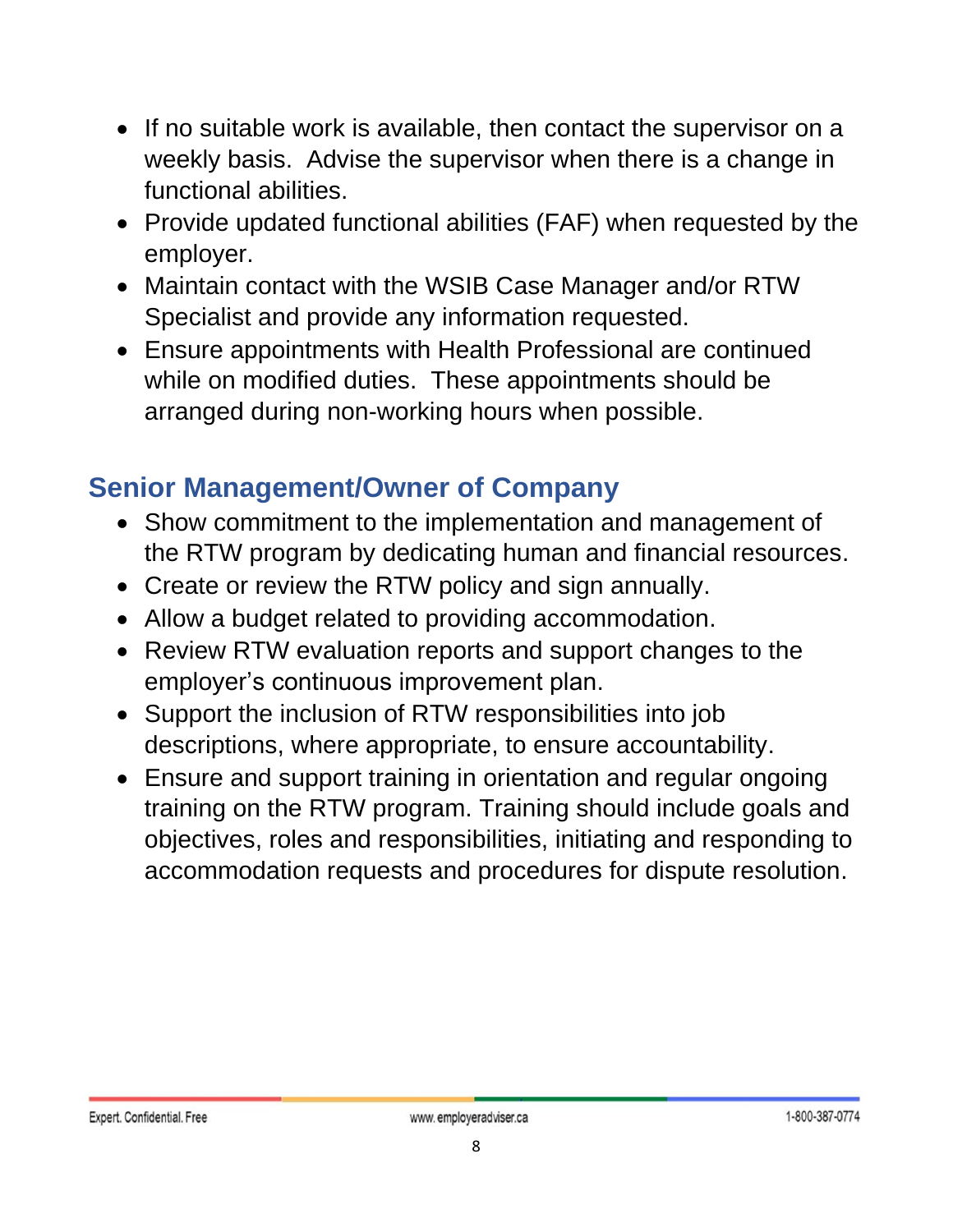#### <span id="page-9-0"></span>**Supervisor**

- Train workers on the RTW Program. Training should include goals and objectives, roles and responsibilities, initiating and responding to accommodation requests and procedures for dispute resolution. Ensure RTW program information is accessible to all. Keep records of training and evaluate annually.
- Provide first aid.
- Provide and pay for transportation to health care.
- Pay the worker for day of injury.
- Provide worker with Worker Package to take to health professional. Worker package to include – letter stating commitment to RTW for health professional, instructions for the worker relating to obligations and roles in RTW.
- Contact worker as soon as possible after injury to ensure they're okay and to arrange RTW.
- Conduct accident investigation and report. Take measures to prevent the accident from happening again.
- Complete the Form 7 (Employer's Report of Injury or Disease) within 3 days and submit to WSIB within 7 days. Give worker copy of Form 7. Report to MLTSD if required.
- Meet or speak with worker to review functional abilities information from page 2 of the Form 8 or CMS8 before the start of the next shift.
- Identify essential duties of the worker's pre-injury job to see if job tasks are within the functional abilities and/or can be accommodated considering RTW goals. If not, look for suitable work opportunities that are available in the workplace.
- Discuss modified duties and ensure offer is made in writing, preferably before the start of the next shift. Have the worker sign the offer or send via e-mail, text, courier or registered mail and keep proof of delivery.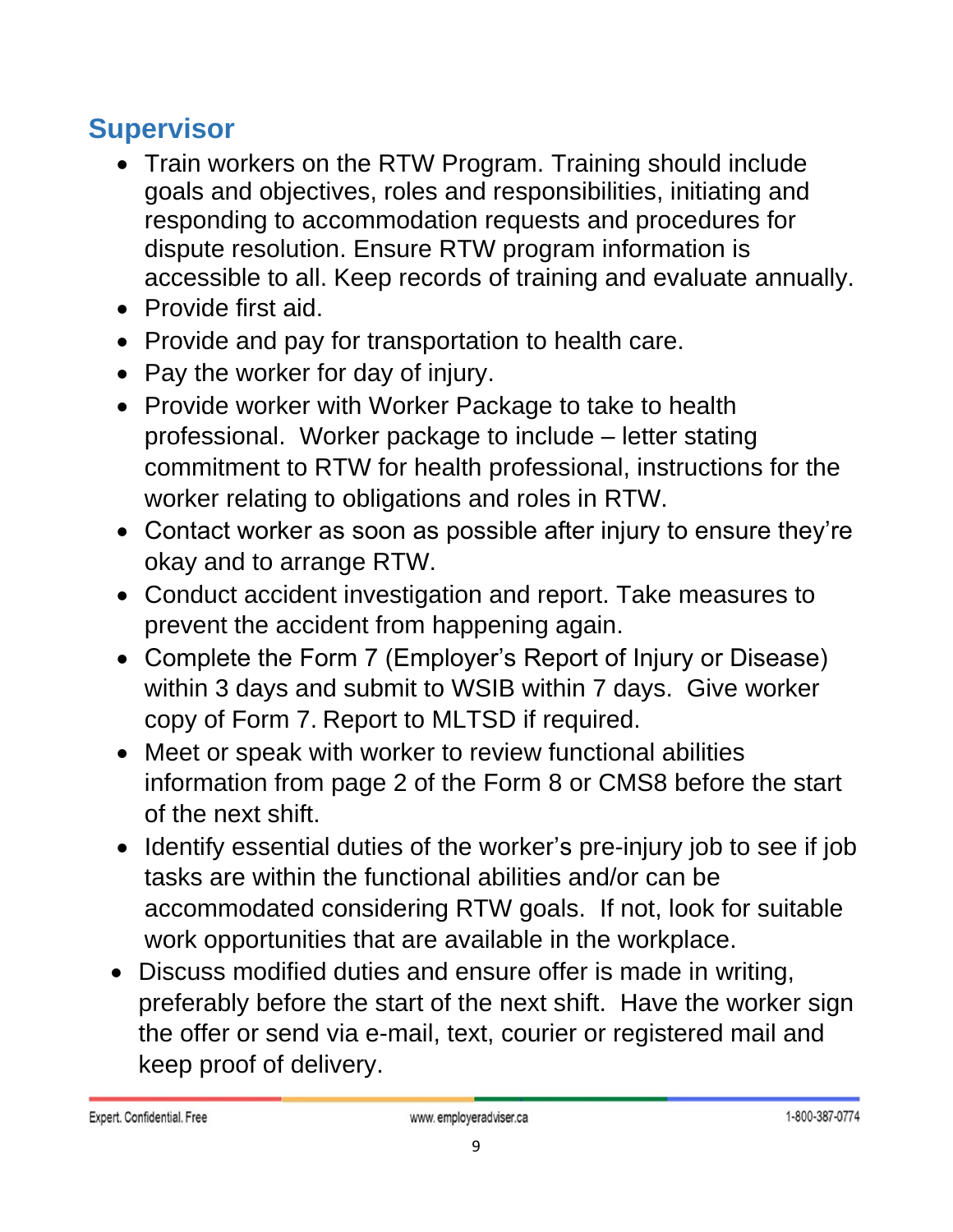- In collaboration with the worker, write a RTW Plan outlining duties, hours, quotas, accommodations, pay and progress targets.
- Provide worker a RTW Journal to complete on a daily basis and review daily.
- Meet or speak with worker at least once a week to discuss progress and advise of any issues with the duties outlined in the RTW Plan.
- If no suitable work is available, then contact the worker on a weekly basis by phone or email. Document your efforts and your conversations in Contact Log.
- Obtain updated functional abilities (FAF) on a regular basis (i.e. every 2 weeks depending on the nature of the injury) or when necessary.
- Continue to monitor available jobs for suitability.
- Advise the WSIB Case Manager and/or RTW Specialist of any disputes or disagreements between you and your worker about their return to work. Document your conversations.
- Maintain contact with the WSIB Case Manager and/or RTW Specialist and provide any information requested. Document your conversations.

### <span id="page-10-0"></span>**RTW Coordinator**

If applicable (if no RTW Coordinator, then duties should be assigned to supervisor, manager, senior management, HR consultant etc.)

- Develop and implement the RTW program and privacy policies.
- Ensure training on the RTW program is provided in orientation and on an ongoing basis relating to the goals and objectives, roles and responsibilities, initiating and responding to accommodation requests and procedures for dispute resolution.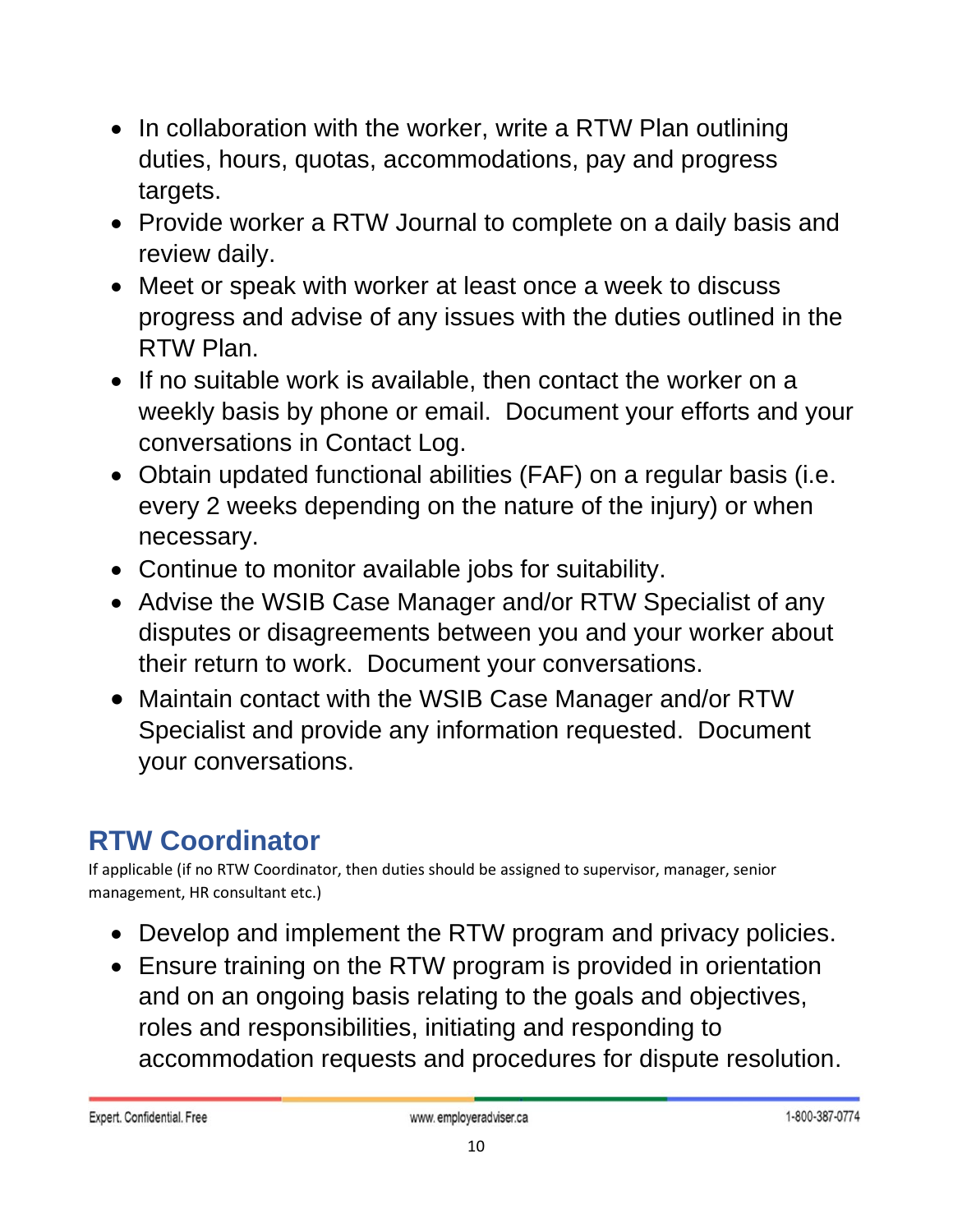- Ensure that the RTW program information is accessible to all workers.
- Assist in the facilitation of RTW plans and ensure that RTW plans are developed and monitored consistently.
- Assist in the resolution of a dispute in suitability by implementing the employer's dispute resolution mechanisms.
- Evaluate RTW exit surveys for individual RTW plans and address any issues raised.
- Compile information and prepare reports on the RTW program evaluation annually. Meet with senior management to review.
- Make changes to the RTW program, when applicable, consistent with the employer's continuous improvement plan.

### <span id="page-11-0"></span>**Health Professionals**

- Provide and arrange timely and appropriate treatment for injured/ill worker.
- Complete the Form 8 or CMS8 and send to WSIB.
- Provide worker and employer page 2 of Form 8/CMS8 with functional/cognitive abilities information.
- Provide functional/cognitive abilities throughout the recovery.
- Discuss RTW with worker throughout recovery.

### <span id="page-11-1"></span>**WSIB**

- Provide workplace parties with information about what to expect throughout the return to work process.
- Educate workplace party on their rights and obligations.
- Monitor progress and co-operation.
- Obtain and clarify information on functional abilities.
- Help resolve any difficulties or disputes throughout the process.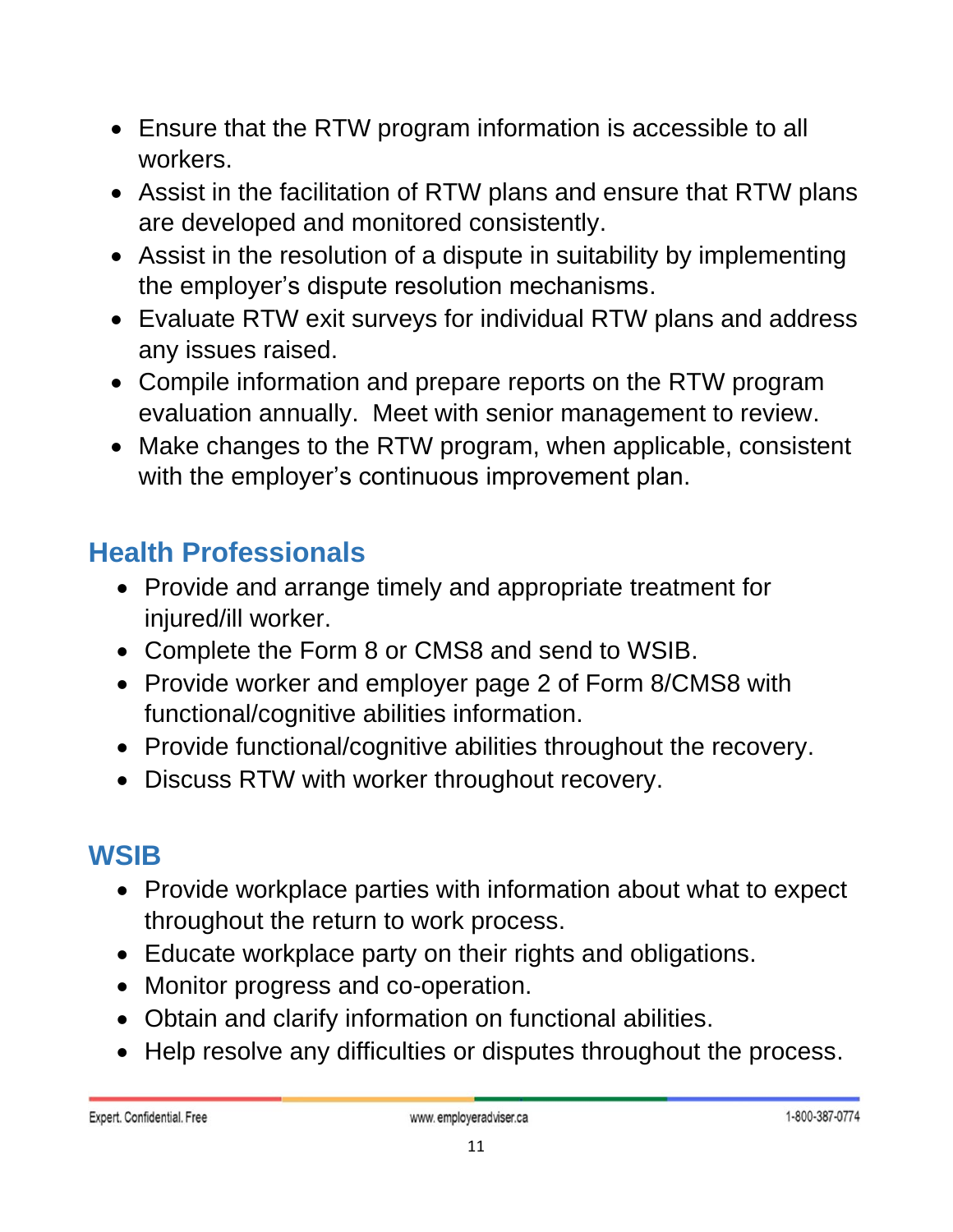- Provide return to work services if needed, including a RTW Specialist, ergonomic and functional work capacity assessments.
- Make claim related decisions on entitlement, health care, suitability, co-operation etc.

#### <span id="page-12-0"></span>**Co-Workers**

- Offer moral support to workers returning to work after an injury. Offer assistance, if appropriate.
- Treat the worker with respect, don't isolate.
- Respect the privacy of the worker by not asking about diagnosis, prognosis etc.

#### <span id="page-12-1"></span>**Union**

- Work with the employer to address existing barriers in the collective agreement to allow a return to work.
- Support the worker in returning to work.
- Provide information to worker on rights and responsibilities.
- Assist with development of RTW plan and any required accommodations.
- Support accommodation measures.
- Assist in resolving disputes in the suitability of job duties and accommodations.

Consider roles and responsibilities for insurers, RTW management committee, and medical department, if applicable.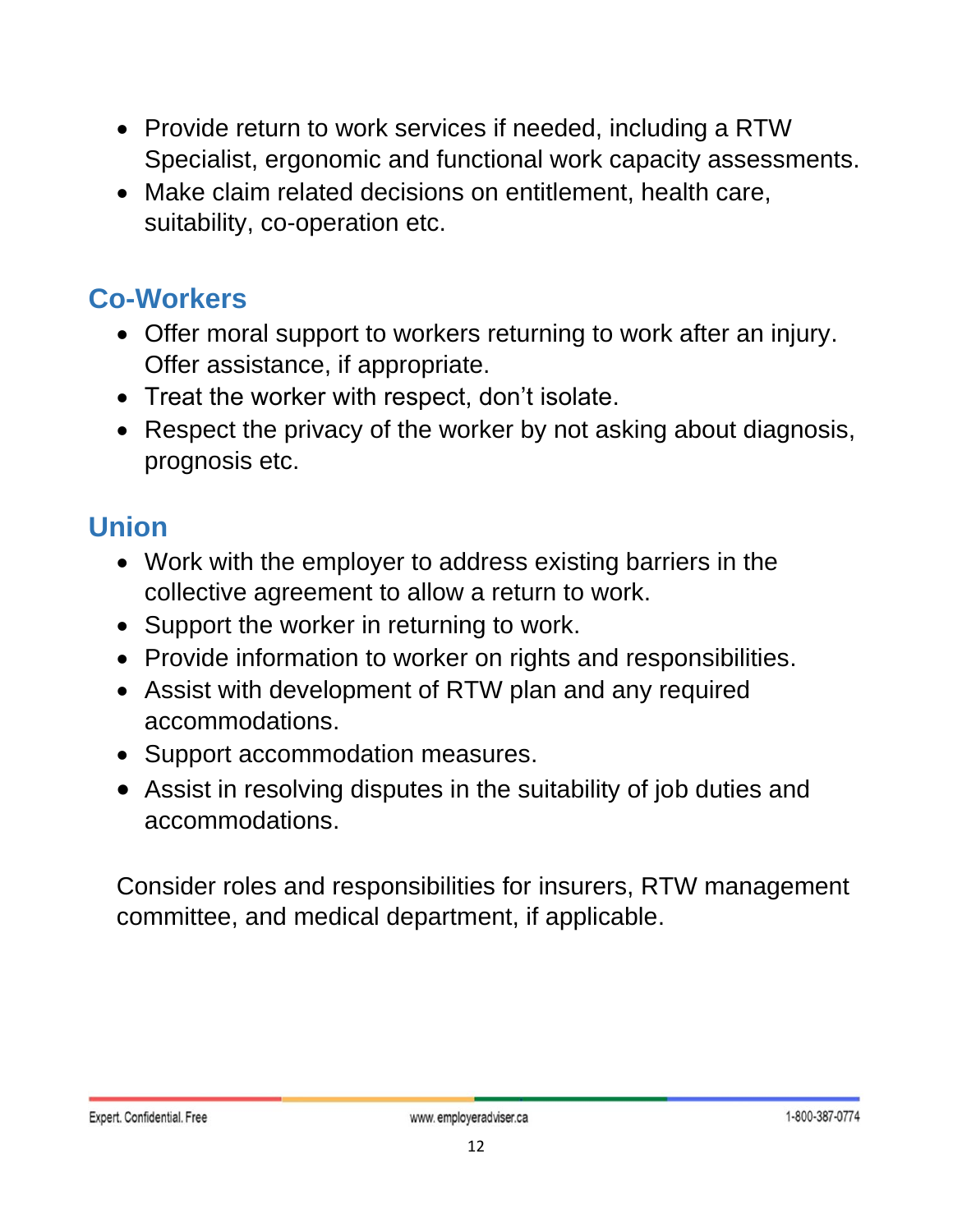## **Dispute Resolution Mechanism**

<span id="page-13-0"></span>Where there is a dispute between the employer and the worker the following steps will be taken:

- Review the RTW plan where an error has been made, reasonable steps will be taken to correct the error.
- If the issue cannot be resolved the worker must advise the employer via phone or in person and follow up with a written summary of the issue in dispute via a method stipulated by the employer (i.e. letter, text, e-mail etc.).
- Obtain updated functional abilities and review the suitability of available work. To allow the worker to stay at work, the task for which there is a dispute may be removed so the worker can continue working at the tasks which are not in dispute.
- If necessary, the employer may contact any health professional treating the worker for clarification of functional abilities.
- Request assistance from the WSIB Case Manager and/or WSIB RTW Specialist for intervention and a determination of suitability. Suitability decisions can be appealed to the WSIB Appeals Services Division (ASD). ASD decisions can be appealed to WSIAT. Mediation opportunities may be available at the WSIAT.
- If necessary, contact the WSIB Case Manager for clarification of functional abilities, timelines for progression and/or a referral to an Occupational Health Assessment Program (OHAP) for a more comprehensive evaluation.
- The employer may choose to refer the worker to a health professional (paid for by the employer) to conduct a functional abilities evaluation and offer timelines for progression.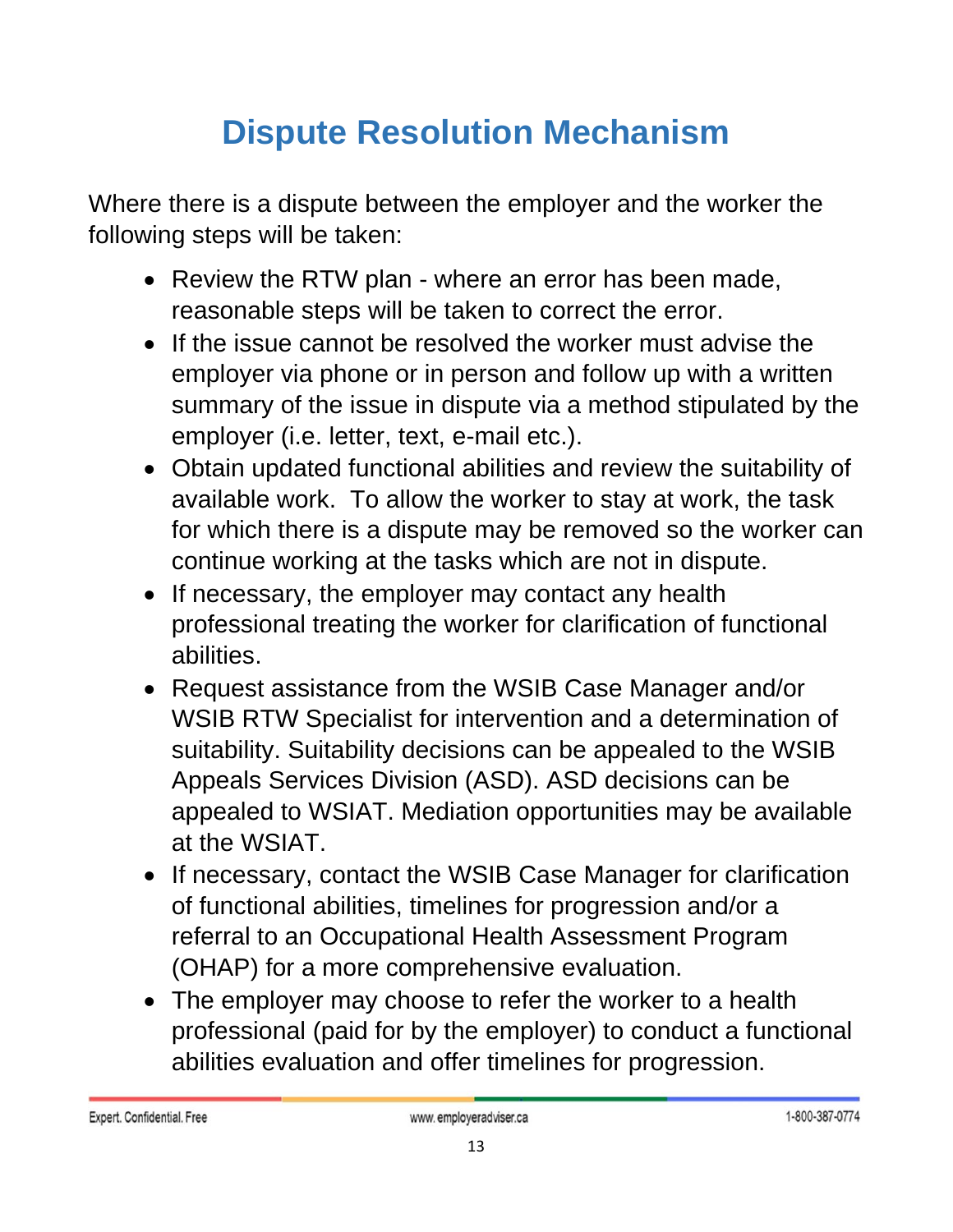### **RTW Program Evaluation**

<span id="page-14-0"></span>On an annual basis, evaluate elements of the RTW program

- Compare number of injuries
- Compare number of lost time injuries
- Compare days lost
- Compare number of workers in RTW program
- Duration of RTW plans
- Total accident costs
- Compare return to work outcomes
- Costs of accommodation
- On an ongoing basis review individual RTW plans and exit satisfaction surveys
- Address barriers, acknowledge successes, make improvements, educate
- Identify opportunities for improvement consistent with the employer's continuous improvement plan
- Share performance measures and results with senior management and employees annually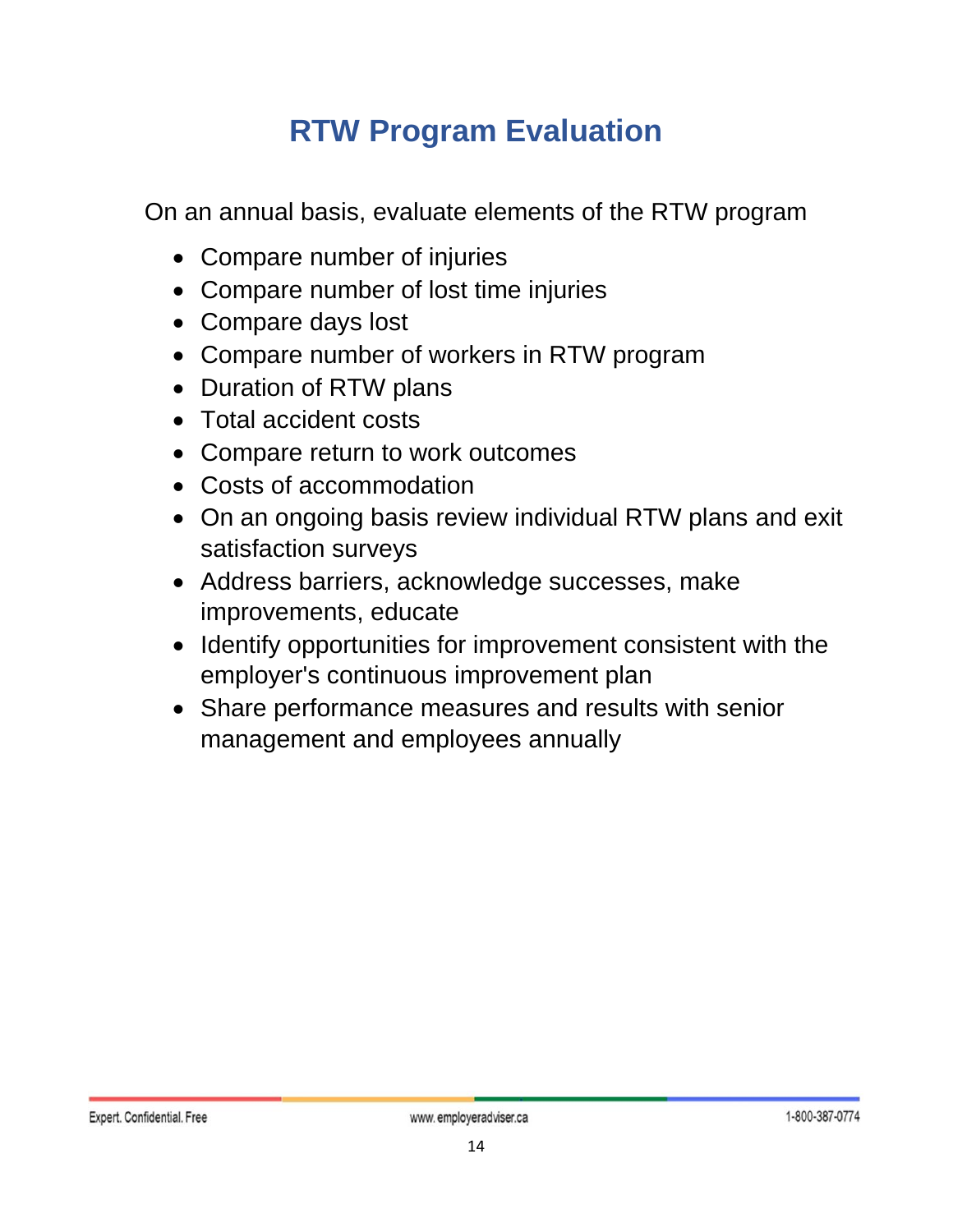### **Sample Health Professional Letter**

<span id="page-15-0"></span>Dear Health Professional ():

#### Re: **(Name of Worker)**

Our company has a Return to Work program to help injured workers return to safe, meaningful and productive employment. We are committed to understanding and respecting the limitations of injured/ill workers and will offer our injured workers appropriate rehabilitative work at every stage of their recovery. Our experience has shown that this policy is beneficial for workers, their families and for workplace morale.

The success of the return to work process depends upon the timely and accurate completion of the Form 8, the Health Professional's Report for work related injuries and/or illness, specifically page 2 which indicates functional abilities. For occupational mental stress claims, please complete the Form CMS8 Health Professional's Report for Occupational Mental Stress.

Page 2 of the Form 8 or CMS8 will be used only for the purposes of identifying what the worker can do. We would appreciate receiving as much detailed information as you are able to provide about the worker's abilities. Accommodation will be considered to permit return to work without aggravation to their injury and to facilitate successful recovery.

You will note that the worker is required to sign the bottom of page 2 indicating their consent to release their functional abilities to the employer.

You will be paid for the completion of the WSIB form in accordance with the WSIB schedule.

If you have any concerns or questions, please contact me at (xxx-xxx-xxxx).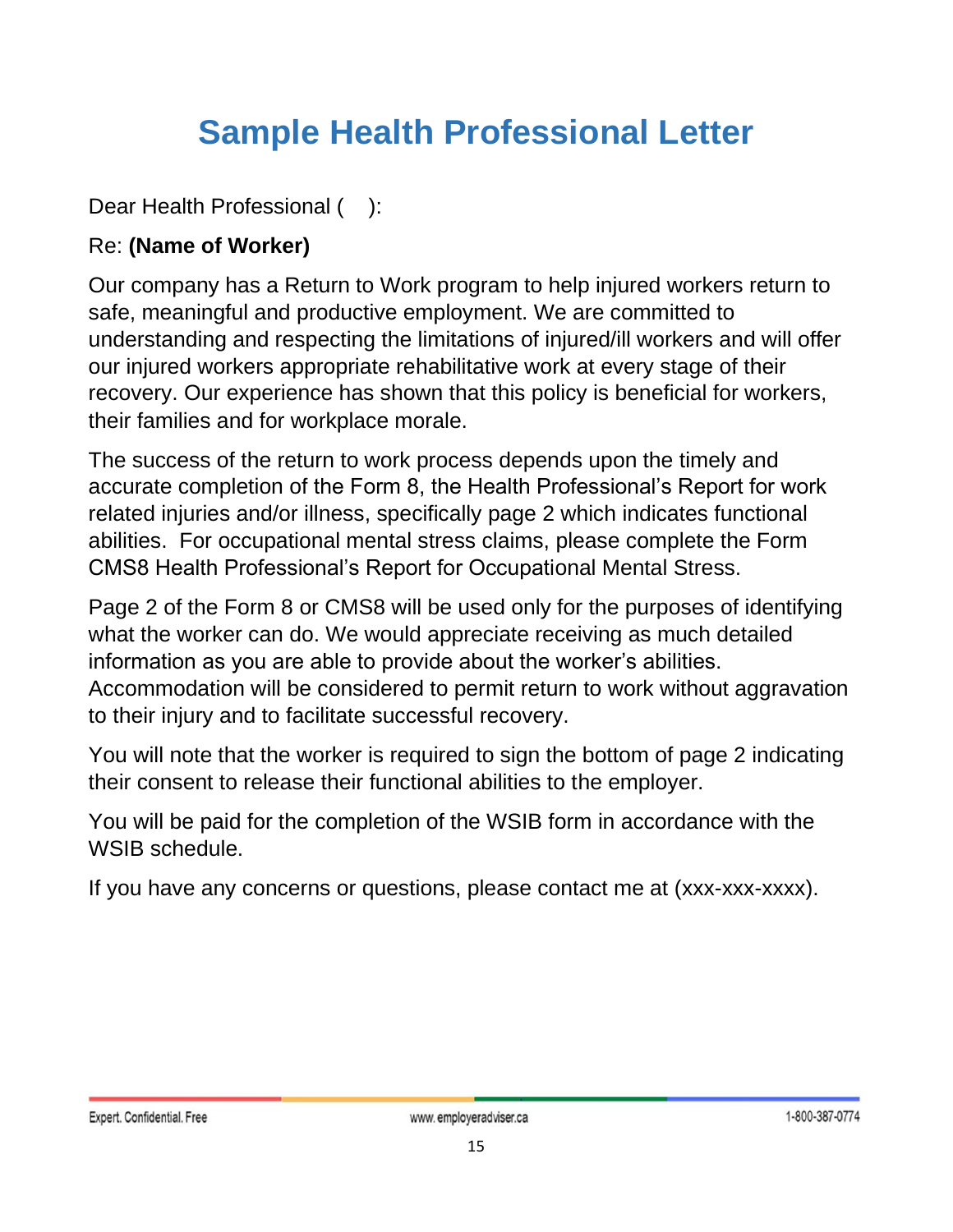### **Offer of Modified Work**

#### <span id="page-16-0"></span>Dear

As you are aware, (employer) has a Return to Work program and we are pleased to offer you modified work immediately to assist you during your recovery.

You will find your Return to Work (RTW) Plan attached based on the functional abilities information provided by your Health Professional.

Please ensure that you only perform duties that are within your restrictions.

As you may recall from your training, the Workplace Safety and Insurance Board (WSIB) requires that workers and employers must both co-operate in return to work by:

- Initiating early contact and maintaining contact throughout the worker's recovery
- Identifying and securing suitable and available work
- Providing WSIB with all relevant information
- Notifying WSIB of any dispute or disagreement

In addition workers are required to participate in all aspects of their RTW assessments and plans.

If you have any questions or concerns about your return to work or the modified work provided please feel free to contact me.

| Employer | Signature | Date |
|----------|-----------|------|
| Worker   | Signature | Date |

Attach proof of service if offer delivered via mail, e-mail or text rather than in person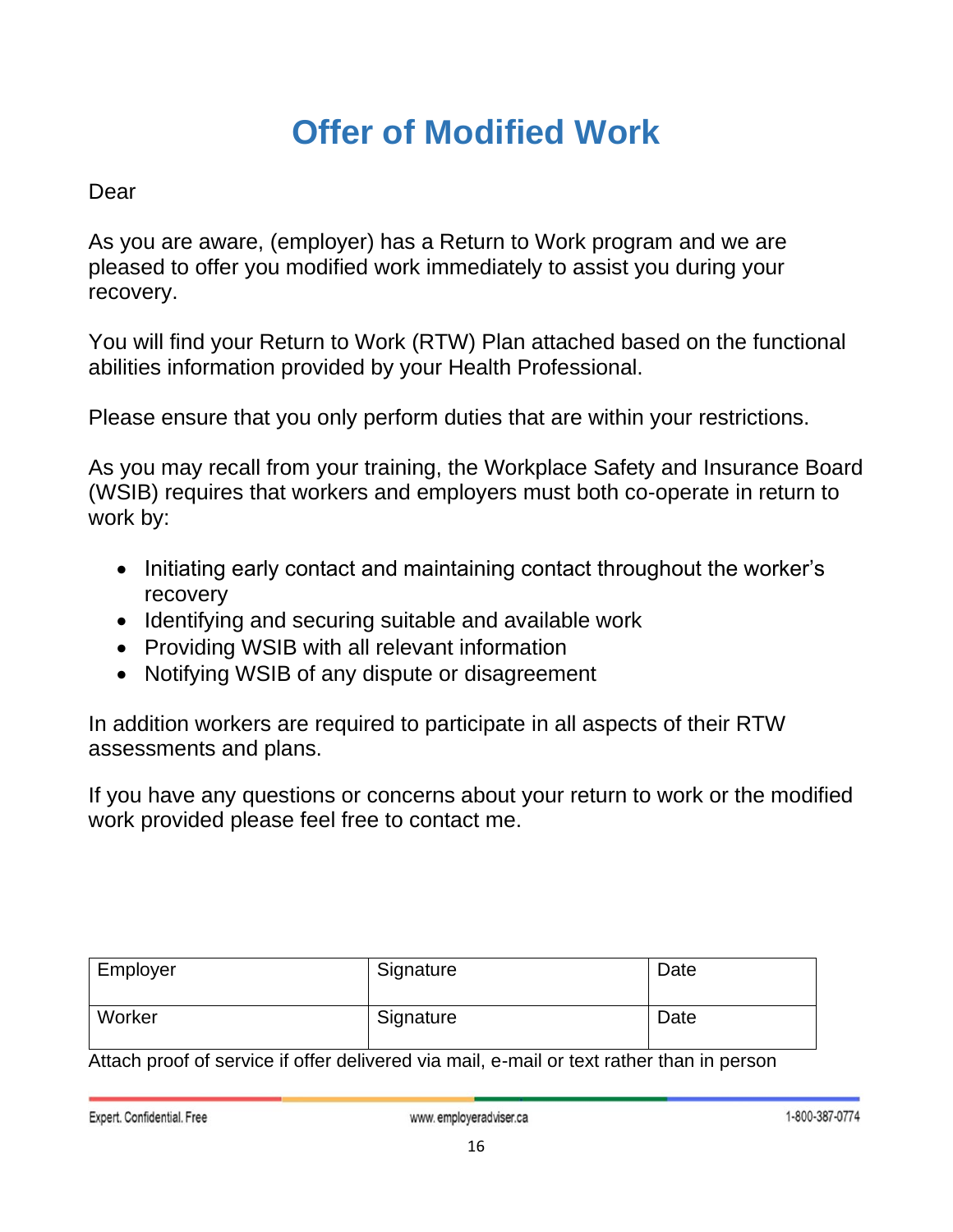

| DATE/TIME   METHOD * |                                  | <b>WORKER/</b><br><b>WSIB/HP</b> | <b>NOTES (REASON FOR CONTACT/RESPONSE)</b> | <b>FOLLOW UP/</b><br><b>ACTION</b> |
|----------------------|----------------------------------|----------------------------------|--------------------------------------------|------------------------------------|
|                      |                                  |                                  |                                            |                                    |
|                      |                                  |                                  |                                            |                                    |
|                      |                                  |                                  |                                            |                                    |
|                      |                                  |                                  |                                            |                                    |
|                      |                                  |                                  |                                            |                                    |
|                      |                                  |                                  |                                            |                                    |
|                      |                                  |                                  |                                            |                                    |
|                      |                                  |                                  |                                            |                                    |
|                      |                                  |                                  |                                            |                                    |
|                      |                                  |                                  |                                            |                                    |
|                      |                                  |                                  |                                            |                                    |
| *METHOD              | Phone = $P$ Email = $E$ Text = T |                                  | Meeting – M<br>Letter $-L$                 |                                    |

Expert. Confidential. Free

 $\sim$ 

www.employeradviser.ca

1-800-387-0774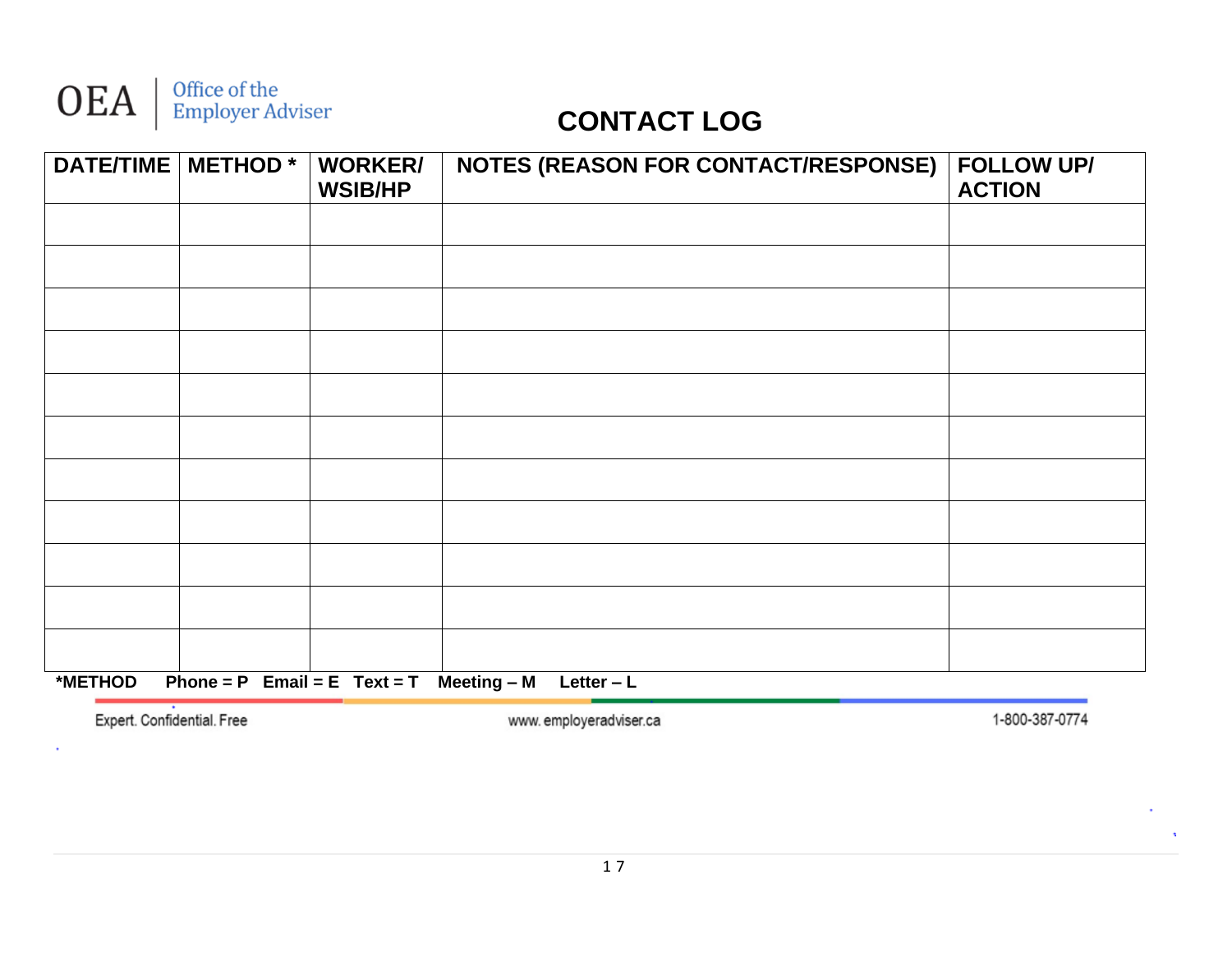### <span id="page-18-0"></span>**RTW Plan**

| Worker Name            | Phone #                   | E-mail | Claim # |
|------------------------|---------------------------|--------|---------|
|                        |                           |        |         |
| <b>Supervisor Name</b> | Phone #                   | E-mail |         |
|                        |                           |        |         |
| Date of Injury         | Allowed Area(s) of Injury |        |         |
|                        |                           |        |         |

#### **Pre-Injury Job Information**

| Pre-Injury Job Title                           |                   |                      |                              |                                     |
|------------------------------------------------|-------------------|----------------------|------------------------------|-------------------------------------|
|                                                |                   |                      |                              |                                     |
| Main Job Duties and Physical/Cognitive Demands |                   |                      |                              |                                     |
|                                                |                   |                      |                              |                                     |
|                                                |                   |                      |                              |                                     |
|                                                |                   |                      |                              |                                     |
| <b>Job Description</b>                         | $\sqcap$ Attached |                      | □ Job Tasks/PDA/CDA Attached |                                     |
| Pre-Injury Job Suitable                        |                   | $\Box$ Yes $\Box$ No |                              |                                     |
| Pre-Injury Job Suitable with Accommodation     |                   | $\Box$ Yes $\Box$ No |                              |                                     |
| <b>RTW Goal</b>                                | <b>Short Term</b> |                      |                              | Long Term Target Date Date Achieved |
| Pre-Injury Job                                 | □                 | $\Box$               |                              |                                     |
| Pre-Injury Job with Accommodation              | П                 | $\Box$               |                              |                                     |
| Suitable Work                                  | П                 | $\Box$               |                              |                                     |
|                                                |                   |                      |                              |                                     |
| <b>Functional Abilities</b>                    |                   |                      |                              |                                     |
| <b>Functional Abilities Received</b>           | $\Box$ Yes        | $\Box$ No            |                              |                                     |
| Attached to RTW Plan                           | $\Box$ Yes        | $\Box$ No            |                              |                                     |
| If no, date Functional Abilities expected      |                   |                      |                              |                                     |

#### **Accommodation/Duties**

| Accommodation/Duties               |               |
|------------------------------------|---------------|
|                                    |               |
| <b>Return to Work Plan Details</b> |               |
| <b>Plan Start Date</b>             | Plan End Date |

Expert. Confidential. Free

www.employeradviser.ca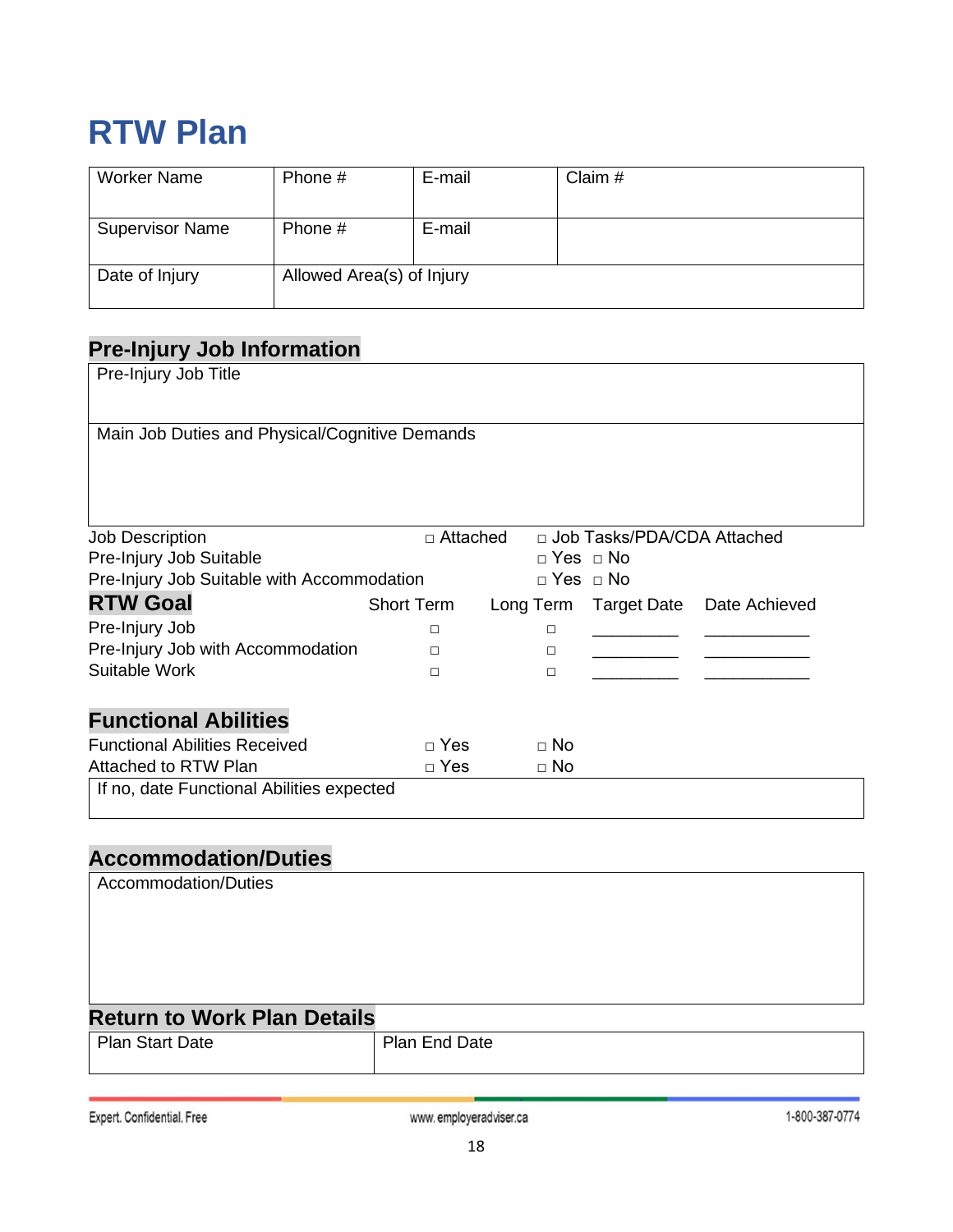| <b>Start</b><br>Date | Sunday | Monday                           | Tuesday | Wednesday                                   | Thursday | Friday | Saturday |
|----------------------|--------|----------------------------------|---------|---------------------------------------------|----------|--------|----------|
|                      |        |                                  |         |                                             |          |        |          |
|                      |        |                                  |         |                                             |          |        |          |
|                      |        |                                  |         |                                             |          |        |          |
|                      |        |                                  |         |                                             |          |        |          |
|                      |        |                                  |         |                                             |          |        |          |
|                      |        |                                  |         |                                             |          |        |          |
|                      |        |                                  |         |                                             |          |        |          |
|                      |        |                                  |         |                                             |          |        |          |
|                      |        | Payments Arrangements During RTW |         | Payment Information Will be Sent to WSIB by |          |        |          |
|                      |        |                                  |         |                                             |          |        |          |

#### **Work Schedule– List Hours and Duties**

Potential Issues/Concerns With RTW Plan

If there are any concerns during the course of the RTW Plan please contact your supervisor immediately. If there are any concerns that cannot be resolved by the Workplace Parties the employer and worker agree to contact WSIB immediately and to co-operate in the resolution of the outstanding issues.

#### I agree to this Return to Work Plan:

| <b>Worker Name</b>                | Signature                    | Date                 |
|-----------------------------------|------------------------------|----------------------|
|                                   |                              |                      |
|                                   |                              |                      |
| <b>Employer Name and Position</b> | Signature                    | Date                 |
|                                   |                              |                      |
| <b>Follow Up</b>                  |                              |                      |
|                                   |                              |                      |
| <b>Date</b>                       |                              |                      |
| <b>Summary</b>                    |                              |                      |
| Job Outcome                       | Duration of Plan (# of Days) | Cost of Accomodation |
|                                   |                              |                      |

Expert. Confidential. Free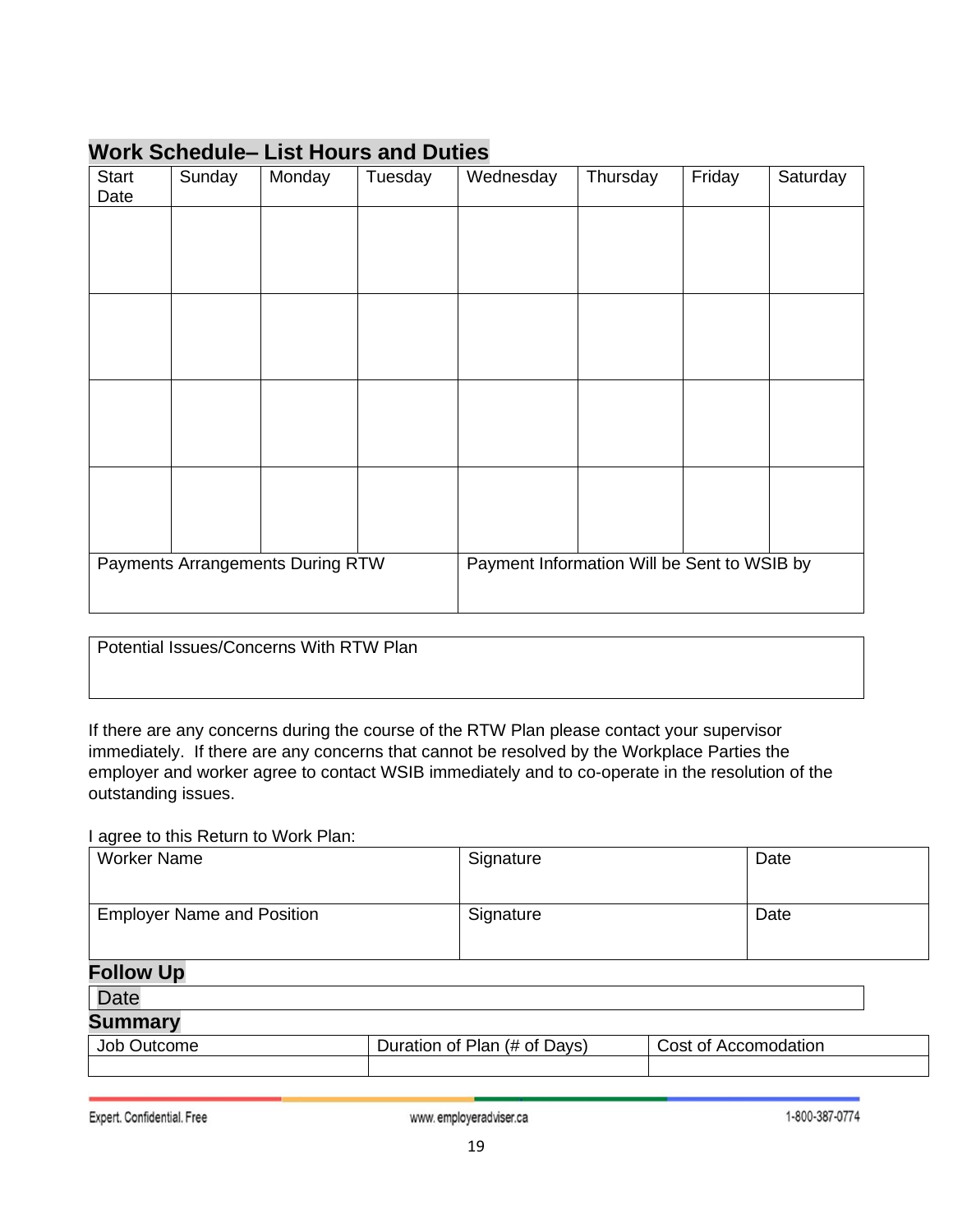

#### **RETURN TO WORK JOURNAL**

| Employee Name: ___________________________ |                                          |               |                                               |                                               |
|--------------------------------------------|------------------------------------------|---------------|-----------------------------------------------|-----------------------------------------------|
|                                            | Week # ____________________ of RTW Plan  |               | Job Title ___________________________________ |                                               |
|                                            | DAY/DATE SCHEDULED HOURS<br><b>HOURS</b> | <b>WORKED</b> | TIME BREAKDOWN OF TASKS<br><b>COMPLETED</b>   | <b>ISSUES/RESOLUTIONS/</b><br><b>SIGN OFF</b> |
|                                            |                                          |               |                                               |                                               |
|                                            |                                          |               |                                               |                                               |
|                                            |                                          |               |                                               |                                               |
|                                            |                                          |               |                                               |                                               |
|                                            |                                          |               |                                               |                                               |
|                                            |                                          |               |                                               |                                               |
|                                            |                                          |               |                                               |                                               |
|                                            |                                          |               |                                               |                                               |
|                                            |                                          |               |                                               |                                               |
|                                            |                                          |               |                                               |                                               |

Expert. Confidential. Free

www.employeradviser.ca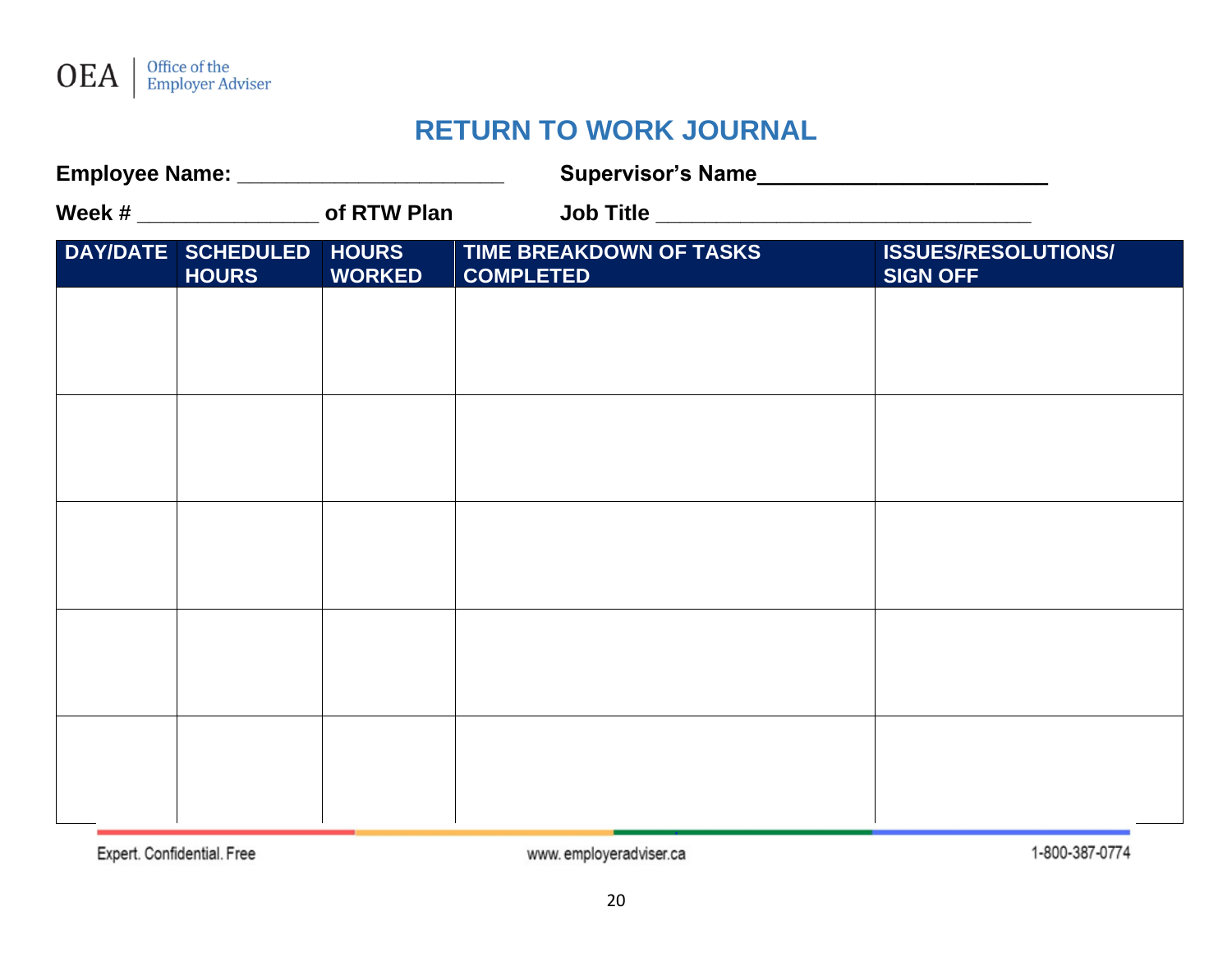### **Sample RTW Program Resource Links**

<span id="page-21-0"></span>**[Return To Work Instruction Sheet \(WSIB\)](https://www.wsib.ca/en/injured-or-ill-people/return-work/your-return-work-responsibilities)**

**[Sample Physical Demands Analysis \(WSIB\)](https://www.wsib.ca/sites/default/files/2019-02/pdif_1.pdf)**

**[Sample Cognitive Demands Analysis \(WorkSafe BC\)](https://www.worksafebc.com/en/resources/health-care-providers/forms/cognitive-job-demands-analysis-83d468?lang=en&origin=s&returnurl=https%3A%2F%2Fwww.worksafebc.com%2Fen%2Fsearch%23q%3Dcognitive%2520demands%26sort%3Drelevancy%26f%3Alanguage-facet%3D%5BEnglish%5D)**

**[Progress Report \(WSIB\)](https://www.wsib.ca/sites/default/files/documents/2019-01/samplertwpackage.pdf)**

Progress Report Pages 11-12

**[Functional Abilities Form](https://www.wsib.ca/sites/default/files/documents/2018-12/2647a0706.pdf)**

**[Form 8 Health Professional's Report](https://www.sgdsb.on.ca/upload/documents/wsib-form-8-functional-abilities.pdf)**

**[Form 8 CMS Health Professional's Report for](https://www.wsib.ca/sites/default/files/2019-02/0010a_fs_10_17_1.pdf)  [Occupational Mental Stress](https://www.wsib.ca/sites/default/files/2019-02/0010a_fs_10_17_1.pdf)**

**Working [to Well: Employer Toolkit \(WorkSafe NB\)](https://www.worksafenb.ca/media/60320/working-to-well-employer-toolkit-e.pdf)**

Closure/Evaluation Form - Pages 22-23

#### **[RTW Employer Guide \(Workplace Safety and Insurance](http://www.wcb.pe.ca/DocumentManagement/Document/pub_returntoworkemployerguide.pdf)  [Board](http://www.wcb.pe.ca/DocumentManagement/Document/pub_returntoworkemployerguide.pdf) PE)**

Closure/Evaluation Form - Pages 15, 49-50

**Please note that the above links are external resources that you might find useful.**

Expert. Confidential. Free

www.employeradviser.ca